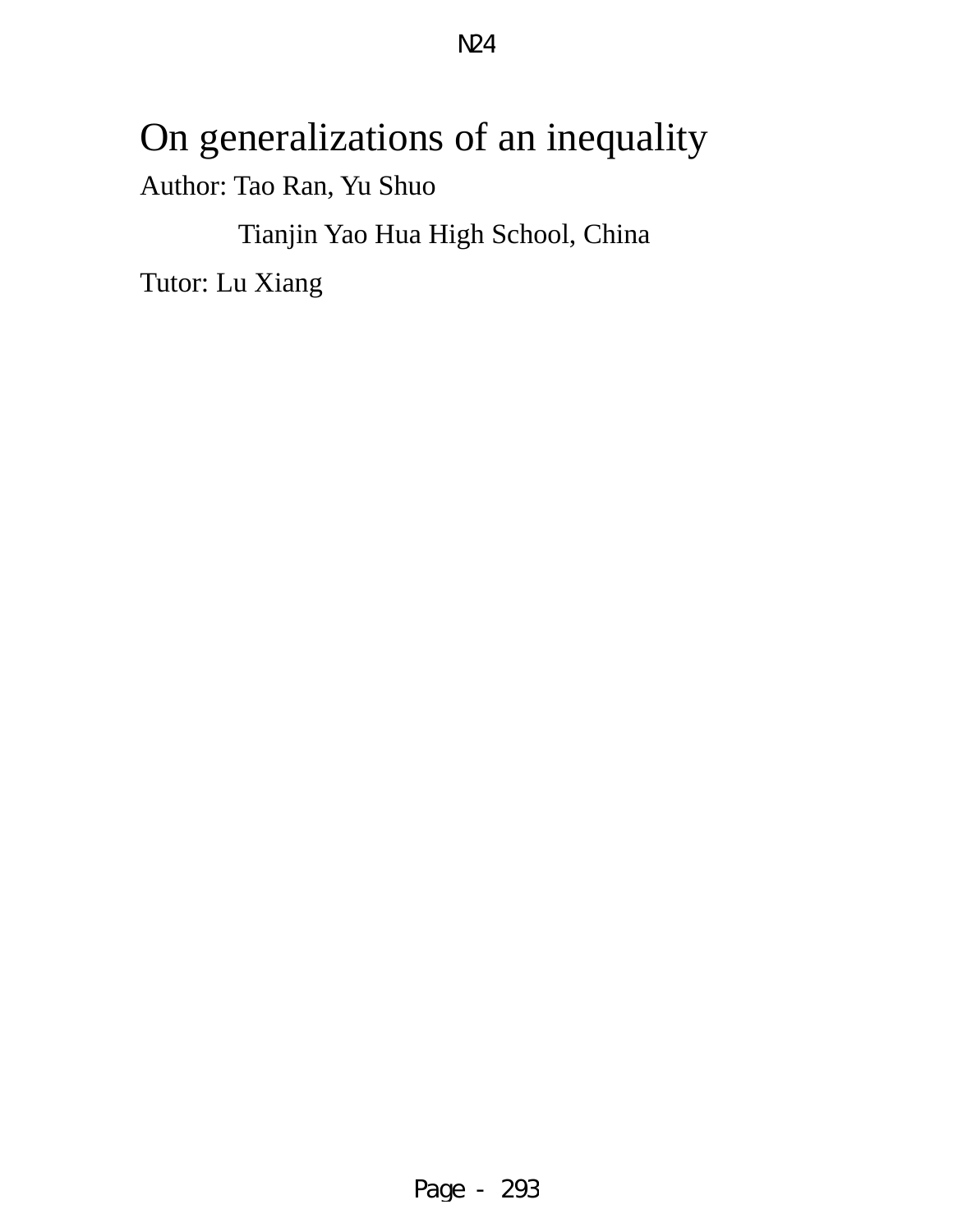## Abstract

The following inequality is proved in reference $[1]$ :

If  $a+b+c+d = 4$ ,  $a,b,c,d \in \mathbb{R}_+$ , then:  $a^{-2} + b^{-2} + c^{-2} + d^{-2} \ge a^2 + b^2 + c^2 + d^2$ 

This dissertation has made an in-depth and comprehensive discussion on the above inequality. On one hand, we've extended the four-variables to multi-variables; on the other hand, we've extended the quadratic inequality to high-power ones. We have proved whether the extended proposition is true or not and came up with three theorems and one truth table. Meanwhile, we've brought forward a worth-thinking problem at the end of the dissertation.

**Keyword:** inequality, multi-variables, high-power, and convexity of function , substitution based on classification.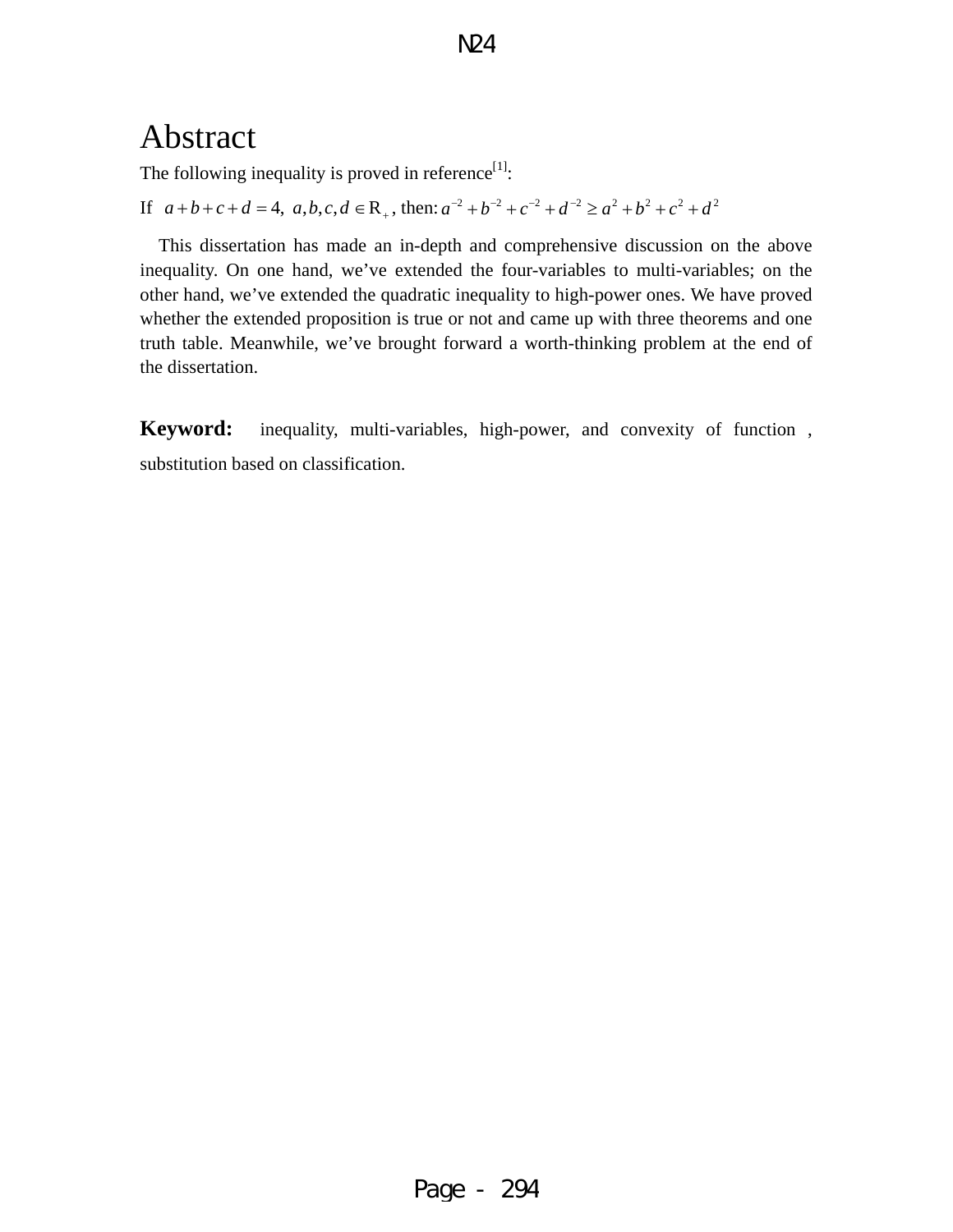#### **Part 1 Generalized proposition to multi-variable cases**

Consider the following:

Proposition 1:

Assume that  $n \in N_+$ ,  $x_i \in R_+$  ( $i = 1, 2...n$ ), and 1 *n i i*  $x_i = n$ =  $\sum x_i = n$ , then  $2\sqrt{2}x^2$  $i=1$ *n n i i i*  $x_i^{-2} \ge \sum x_i^2$  $=1$   $i=$  $\sum x_i^{-2} \ge \sum x_i^2$  (1)

Now let *P*(*n*) denote proposition 1 for convenience. Define *P*(*n*) to be 1 if *P*(*n*) holds, otherwise define  $P(n)$  to be 0.

According to the results of reference<sup>[1]</sup>, we can conclude that  $P(4)=1$ . Specially, if we take several  $x_i = 1$ , then we can conclude that when  $n \le 4$ ,  $P(n) = 1$ . So now we can assume  $n \ge 5$ . Actually, if  $P(m)=1$  for some  $m \in N_+$ , then  $P(n)=1$  for any  $n \le m$ . Meanwhile, if  $P(m)=0$  for some  $m \in N_+$ , then  $P(n)=0$  for any  $n>m$ . Now we define

$$
f(x) = \frac{1}{x^2} - x^2 (x \in \mathbb{R}_+), \text{ then (1) is equivalent to:}
$$
  

$$
\sum_{i=1}^{n} f(x_i) \ge 0 \tag{2}
$$

$$
\sum_{i=1}^J J(\lambda_i) \leq 0
$$

Now we have:

Theorem 1:  $P(n) = 1$  holds if  $n \le 10$ .

Theorem 1 is equivalent to  $P(10)=1$  and  $P(11)=0$ . Now we give the proving:

First we will explore the properties of *f*(*x*). Its derivative  $f'(x) = -\frac{2}{x^3} - 2x$  is

negative when  $x \in (0, +\infty)$ , indicating that  $f(x)$  is strictly decreasing on  $x \in (0, +\infty)$ . Its

 $2^{nd}$  derivative  $f''(x) = 6x^{-4} - 2$  is a convex function when  $x \in \left(0, \frac{1}{2^4}\right)$  $0,3<sup>4</sup>$  $\left( 0, 3^{\frac{1}{4}} \right)$ , indicating that

 $f(x)$  is a convex function when  $x \in (0,1]$ .

Now we give the following lemmas:

Lemma 1:  $P(11) = 0$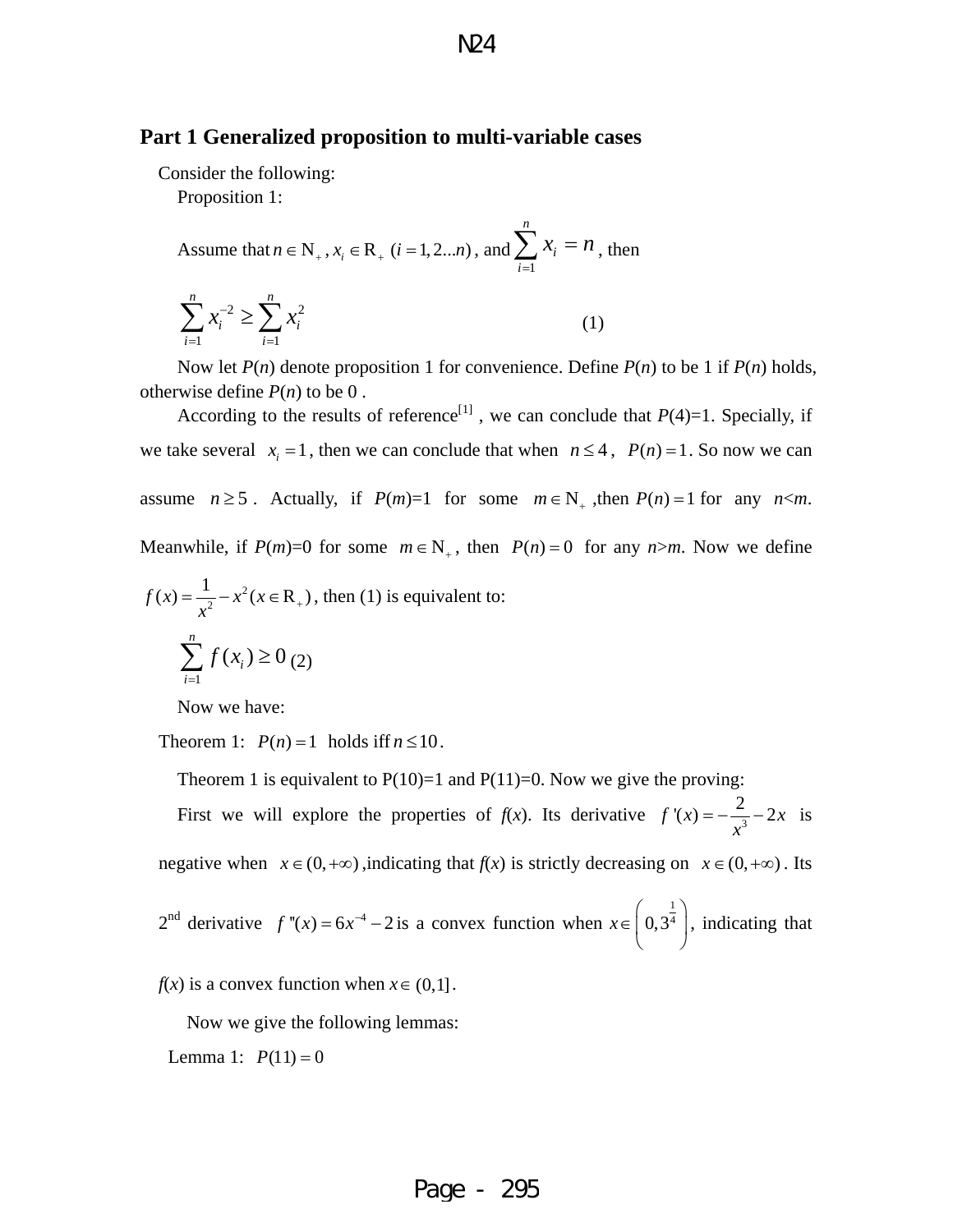#### Proof: take  $x_1 = x_2 = ... = x_{10} = \frac{3}{5}$ ,  $x_{11} = 5$ , then 11 1  $(x_i) < 0$ *i f x*  $\sum_{i=1} f(x_i) < 0$ , the proof is

finished.

Lemma 2: Assume  $0 < x \le 1, y \ge 1, 9x + y = 10$ , then  $9f(x) + f(y) \ge 0$ 

Proof:

Take 
$$
\frac{9x}{y} = t
$$
, then we have  $t \in (0, 9]$ ,  $x = \frac{10t}{9(t+1)}$ ,  $y = \frac{10}{t+1}$ 

Then  $9f(x) + f(y) \ge 0$ 

$$
\Leftrightarrow 900t^2(t+1)^2[9f(x)+f(y)] \ge 0
$$

$$
\Leftrightarrow (9t+9)^4 - (10t)^4 + 9t^2[(t+1)^4 - 10^4] \ge 0
$$

Define  $g(t)$  to be the above LHS, then

$$
g(t) = (9-t)^2(9t^4 + 198t^3 - 550t^2 + 342t + 81)
$$

The same time,  $9t^4 + 198t^3 - 550t^2 + 342t + 81$ 

$$
\geq (2\sqrt{9\times81} + 2\sqrt{198\times342} - 550)t^2
$$

$$
\geq
$$
 (54+520-550) $t^2$  > 0

So  $g(t) \ge 0$ . The proof is finished.

Lemma 3:

Assume  $0 < x \le 1$ ,  $y_1 \ge 1$ ,  $y_2 \ge 1$ ,  $8x + y_1 + y_2 = 10$ , then  $8f(x) + f(y_1) + f(y_2) \ge 0$ Proof: First we prove:

Assume 
$$
y_1, y_2 \ge 1
$$
,  $s = y_1 + y_2$ , then  $f(y_1) + f(y_2) \ge \frac{(s-2)(s^2 - s + 2)}{1 - s}$  (3)

According our assumption, we have  $(y_i - 1)(y_j - 1) \ge 0$ ,  $(1 \le i < j \le 2)$ .

Now we take  $t_{12} = y_1 y_2$ , then  $t_{12} \ge s - 1 \ge 1$ ,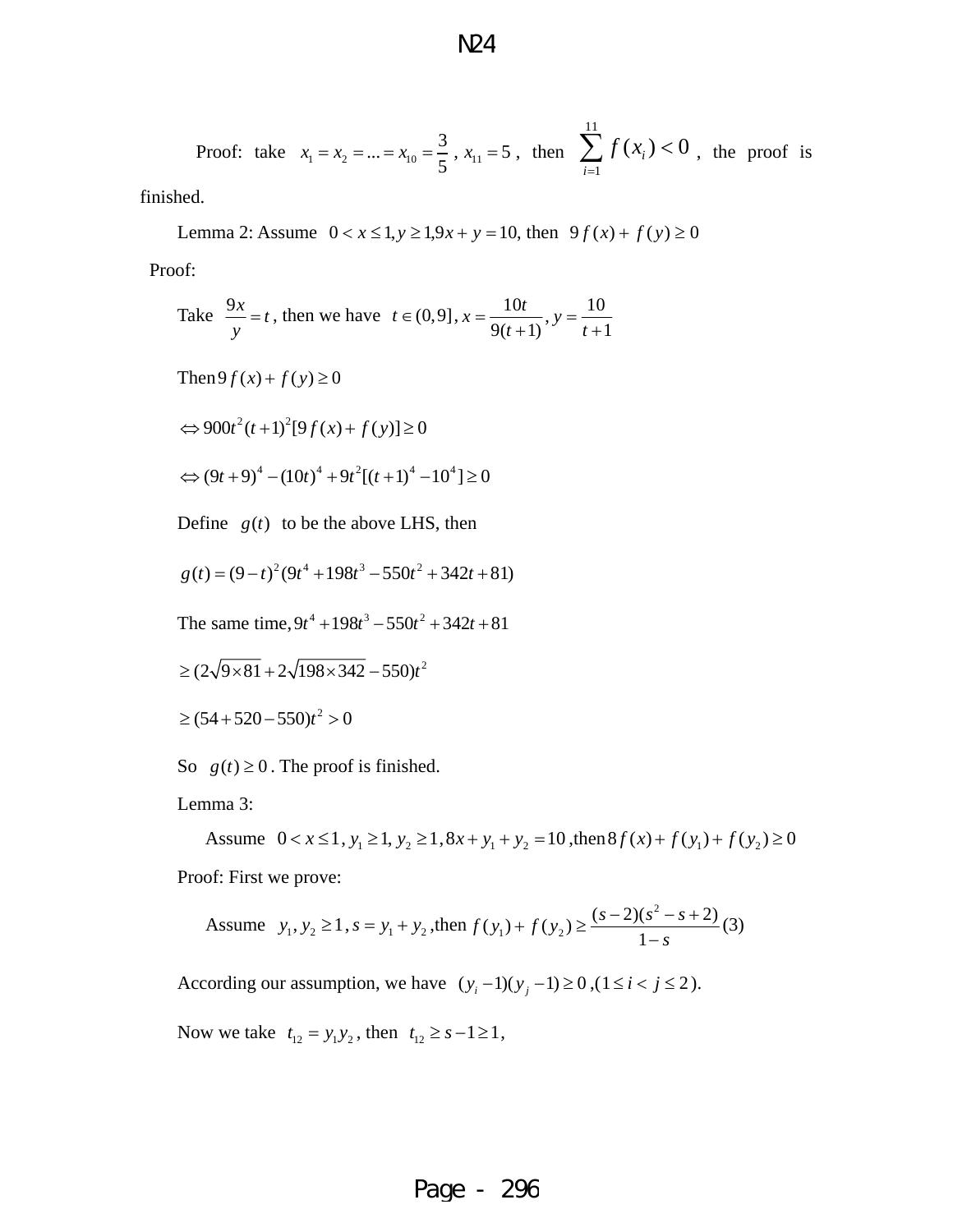$$
f(y_1) + f(y_2) = \frac{1}{y_1^2} + \frac{1}{y_2^2} - y_1^2 - y_2^2 \ge \frac{2}{y_1 y_2} - [(y_1 + y_2)^2 - 2y_1 y_2]
$$
  
=  $2(\frac{1}{t_{12}} + t_{12}) - s^2$ 

When  $t \ge 1$ ,  $t + \frac{1}{t}$  $+\frac{1}{t}$  is strictly increasing. So  $t_{12}$  $t_{12} + \frac{1}{t_{12}} \ge \frac{1}{(s-1)} + (s-1)$  $+\frac{1}{t_{12}} \geq \frac{1}{(s-1)} + (s-1)$ .

Then 
$$
f(y_1) + f(y_2) \ge 2(\frac{1}{s-1} + s - 1) - s^2 = \frac{(s-2)(s^2 - s + 2)}{1 - s}
$$
, indicating that (3) is

true.

Now if we use (3) to prove  $8 f(x) + f(y_1) + f(y_2) \ge 0$ , we only have to prove:

$$
8f(x) + \frac{(s-2)(s^2 - s + 2)}{1 - s} \ge 0
$$
, and  $s = 10 - 8x$ .

Simplifying the above inequality, we have:

$$
-\frac{8(x-1)^2(72x^3-81x^2+10x+9)}{x^2(8x-9)} \ge 0
$$
, which is:  

$$
(8x-9)(72x^3-81x^2+10x+9) \le 0
$$
,  

$$
\Leftrightarrow 72x^3-81x^2+10x+9 \ge 0 \quad (\because x \in (0,1] \therefore 8x-9<0)
$$

Now define  $g(x)$  as the above LHS, then  $g'(x) = 216x^2 - 162x + 10$ 

$$
g'(x)
$$
 has two roots when  $x \in (0,1]$ :  $x_1 = \frac{27 - \sqrt{489}}{72}, x_2 = \frac{27 + \sqrt{489}}{72}$ 

Then we can conclude that *g*(*x*) is strictly increasing when  $x \in (0, x_1]$  or  $(x_2, 1]$ , and is decreasing when  $x \in (x_1, x_2]$ .

So we only need to prove that  $g(x_2) \ge 0, g(0) \ge 0$ 

Obviously,  $g(0) = 9 > 0$  and  $g(x_2) = \frac{4455 - 163\sqrt{489}}{864} > 0$ . The proof is

finished.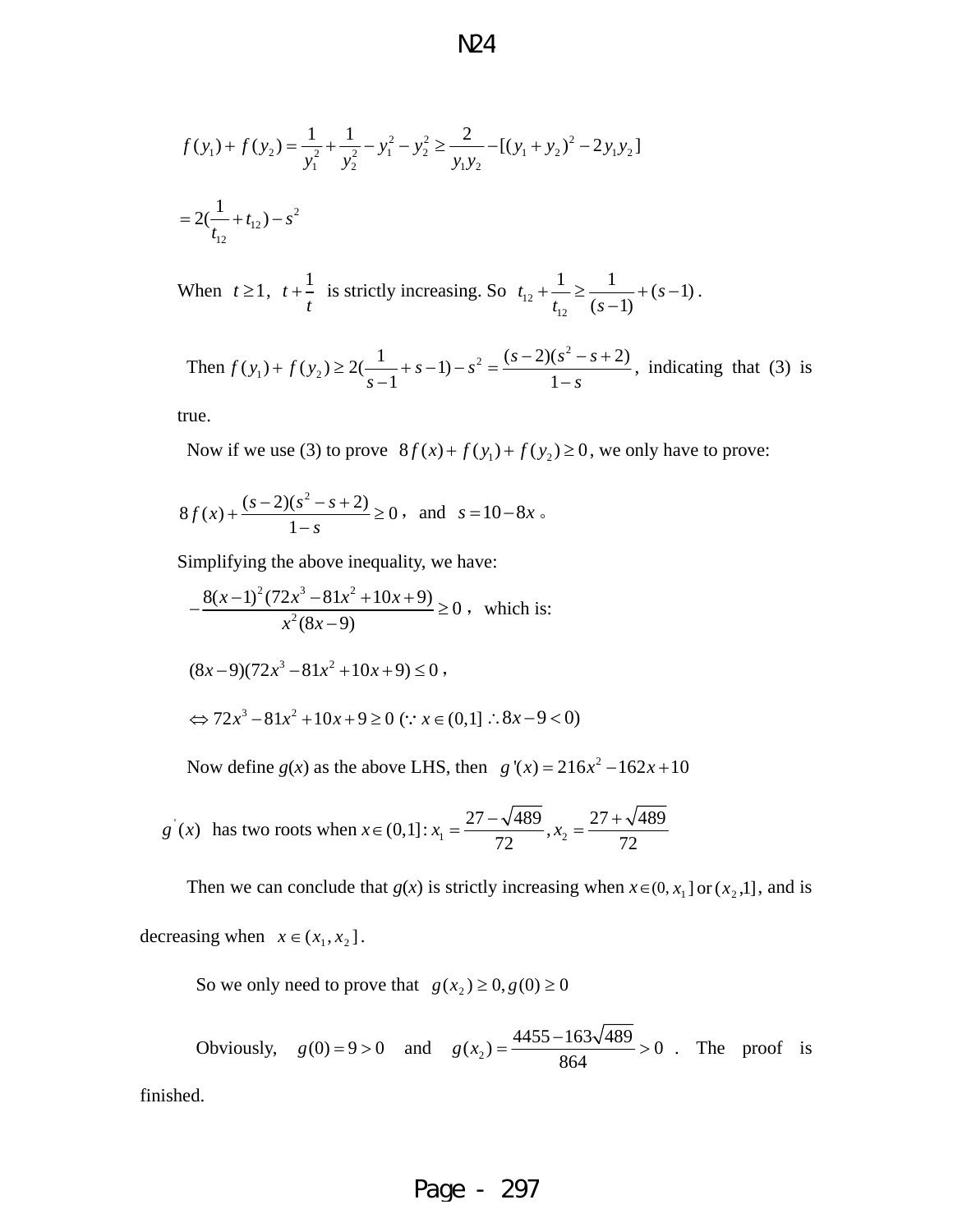Lemma 4:

Assume that  $0 < x \le 1$ ,  $y_1, y_2, y_3 \ge 1$ ,  $7x + y_1 + y_2 + y_3 = 10$ 

Then 
$$
7f(x)+f(y_1)+f(y_2)+f(y_3) \ge 0
$$

Proof: First prove:

Assume  $y_1, y_2, y_3 \ge 1$ ,  $s = y_1 + y_2 + y_3$ , then

$$
2(y_1y_2 + y_2y_3 + y_1y_3) + y_1^{2} + y_2^{2} + y_3^{2} \ge 2(2s - 3) + \frac{9}{2s - 3}
$$
 (4)

According to our assumption, we can have  $(y_i - 1)(y_j - 1) \ge 0$ ,  $(1 \le i < j \le 3)$ . Now

we take  $t_{ij} = y_i y_j$ , then  $t_{ij} \ge y_i + y_j - 1 \ge 1$ . Let  $g(t) = 2t + \frac{1}{t}(t \ge 1)$ , then obviously its derivative  $g'(t) = 2 - \frac{1}{t^2}$  is greater than 0 when  $x \in (1, +\infty)$ . Moreover, its 2<sup>nd</sup> derivative  $g''(x) = \frac{2}{t^3}$  is greater than 0 when  $x \in (1, +\infty)$ . So  $g(t)$  is a strictly increasing convex function when  $x \in (1, +\infty)$ . Also,

$$
y_1 y_2 + y_1 y_3 + y_2 y_3 \ge 2y_1 - 1 + 2y_2 - 1 + 2y_3 - 1 = 2s - 3
$$

Plus: 
$$
y_1^{-2} + y_2^{-2} + y_3^{-2} \ge \frac{1}{y_1 y_2} + \frac{1}{y_1 y_3} + \frac{1}{y_2 y_3}
$$
, then

$$
2(y_1y_2 + y_1y_3 + y_2y_3) + y_1^{-2} + y_2^{-2} + y_3^{-2} \ge \sum_{1 \le i < j \le 3} (2t_{ij} + \frac{1}{t_{ij}}) = \sum_{1 \le i < j \le 3} g(t_{ij}) \ge
$$

$$
3g\left(\frac{1}{3}\sum_{1\leq i
$$

Then we've proved  $(4)$  is true.

As a consequence of

$$
-\sum_{i=1}^{3} f(y_i) = \sum_{i=1}^{3} (y_i^2 - \frac{1}{y_i^2}) = s^2 - (2 \sum_{1 \le i < j \le 3} y_i y_j + \sum_{i=1}^{3} \frac{1}{y_i^2}),
$$

and by using (4) at the same time, we have  $-\sum_{i=1}^{3} f(y_i) \le S^2 - 4S + 6 - \frac{9}{2S-1}$ 1 2  $2S - 3$  $(y_i) \leq S^2 - 4S + 6 - \frac{9}{25}$  $\sum_{i=1} f(y_i) \leq S^2 - 4S + 6 - \frac{3}{2S - 3}$ .

So in order to prove our lemma, we only need to prove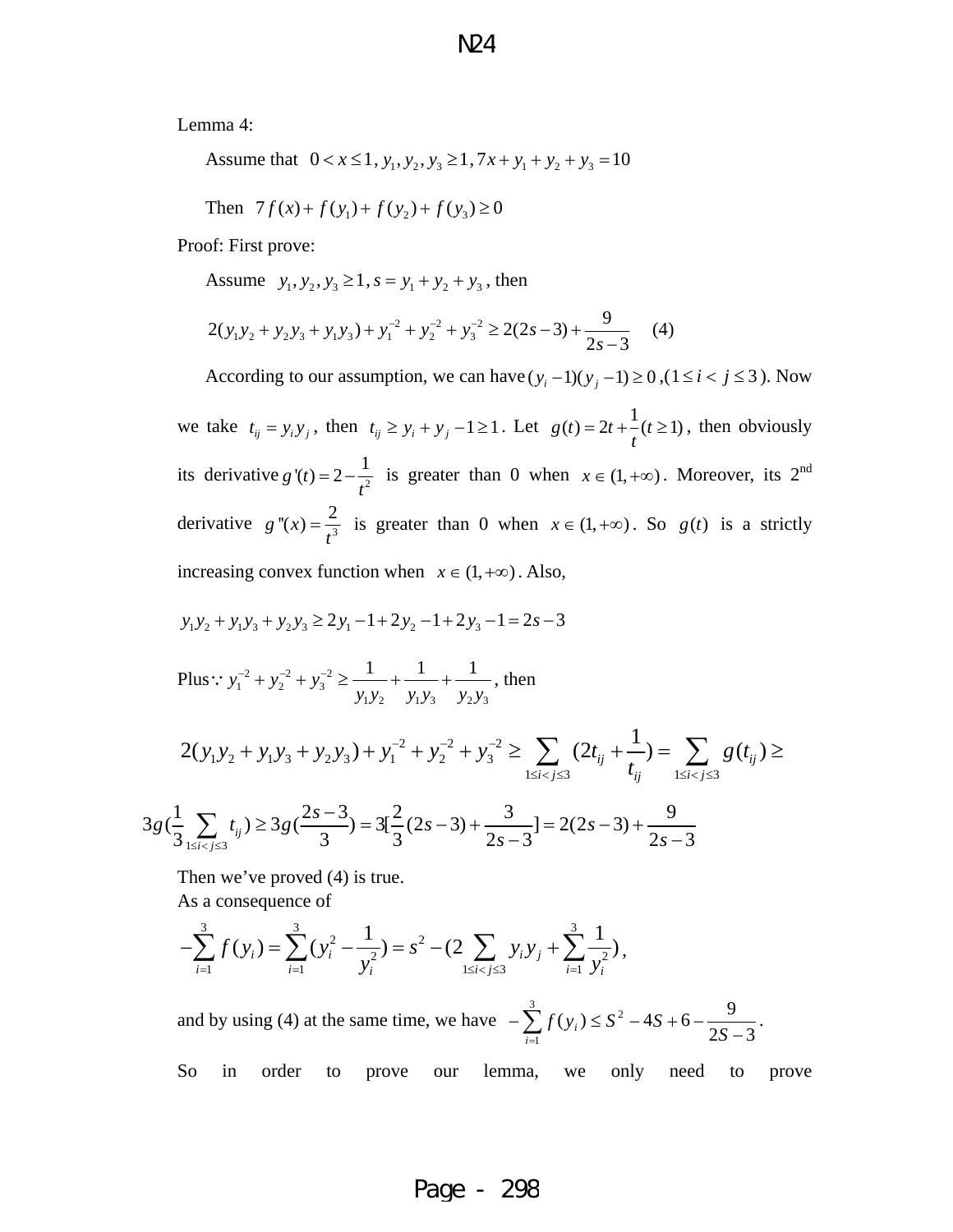$$
7f(x) \ge S^2 - 4S + 6 - \frac{9}{2S - 3}
$$
 (5).  
When  $x = 1$ , we can prove that (5) is true easily, so we assume  $0 < x < 1$   
Also  $S - 3 = 7(1 - x)$ , so  

$$
(5) \Leftrightarrow \frac{1 + x + x^2 + x^3}{x^2} \ge \frac{2S^2 - 5S + 9}{2S - 3} = S - 1 + \frac{6}{2S - 3}
$$

$$
\Leftrightarrow (1 + x - 8x^2 + 8x^3)(17 - 14x) \ge 6x^2
$$

$$
\Leftrightarrow 112x^3 - 136x^2 + 20x + 17 \ge 0 \tag{6}
$$

 $\Leftrightarrow$   $(x-1)(-112x^3 + 136x^2 - 20x - 17) \ge 0$ 

Take 
$$
h(x) = 112x^3 - 136x^2 + 20x + 17
$$

Then we only need to prove that  $h(x) \ge 0$  when  $x \in [0,1]$ .

As a consequence of  $h'(x) = 4(84x^2 - 68x + 5) = 0$ , we have

$$
x_1 = \frac{17 - 2\sqrt{46}}{42}, x_2 = \frac{17 + 2\sqrt{46}}{42}
$$

Then we can conclude that  $h(x)$  is strictly increasing when  $x \in (0, x_1]$  or  $(x_2, 1]$ , and is decreasing when  $x \in (x_1, x_2]$ .

So we only need to prove that  $h(x_2) \ge 0, h(0) \ge 0$ 

Obviously,  $h(0) = 17 > 0$ ,  $h(x_2) = \frac{13349}{14280} > 0$  $h(0) = 17 > 0, h(x_2) = \frac{13549 - 1472\sqrt{46}}{1323} > 0$ , then the proof is finished.

Lemma 5:

Assume that  $0 < x \le 1$ ,  $y_1, y_2, y_3, y_4 \ge 1$ ,  $6x + y_1 + y_2 + y_3 + y_4 = 10$ , then

$$
6f(x) + f(y_1) + f(y_2) + f(y_3) + f(y_4) \ge 0
$$

Proof: First prove:

Assume that  $y_1, y_2, y_3, y_4 \ge 1$ ,  $s = y_1 + y_2 + y_3 + y_4$ , then

$$
2\sum_{1 \le i < j \le 4} y_i y_j + \sum_{i=1}^4 y_i^{-2} \ge 6(s-2) + \frac{8}{s-2} \tag{7}
$$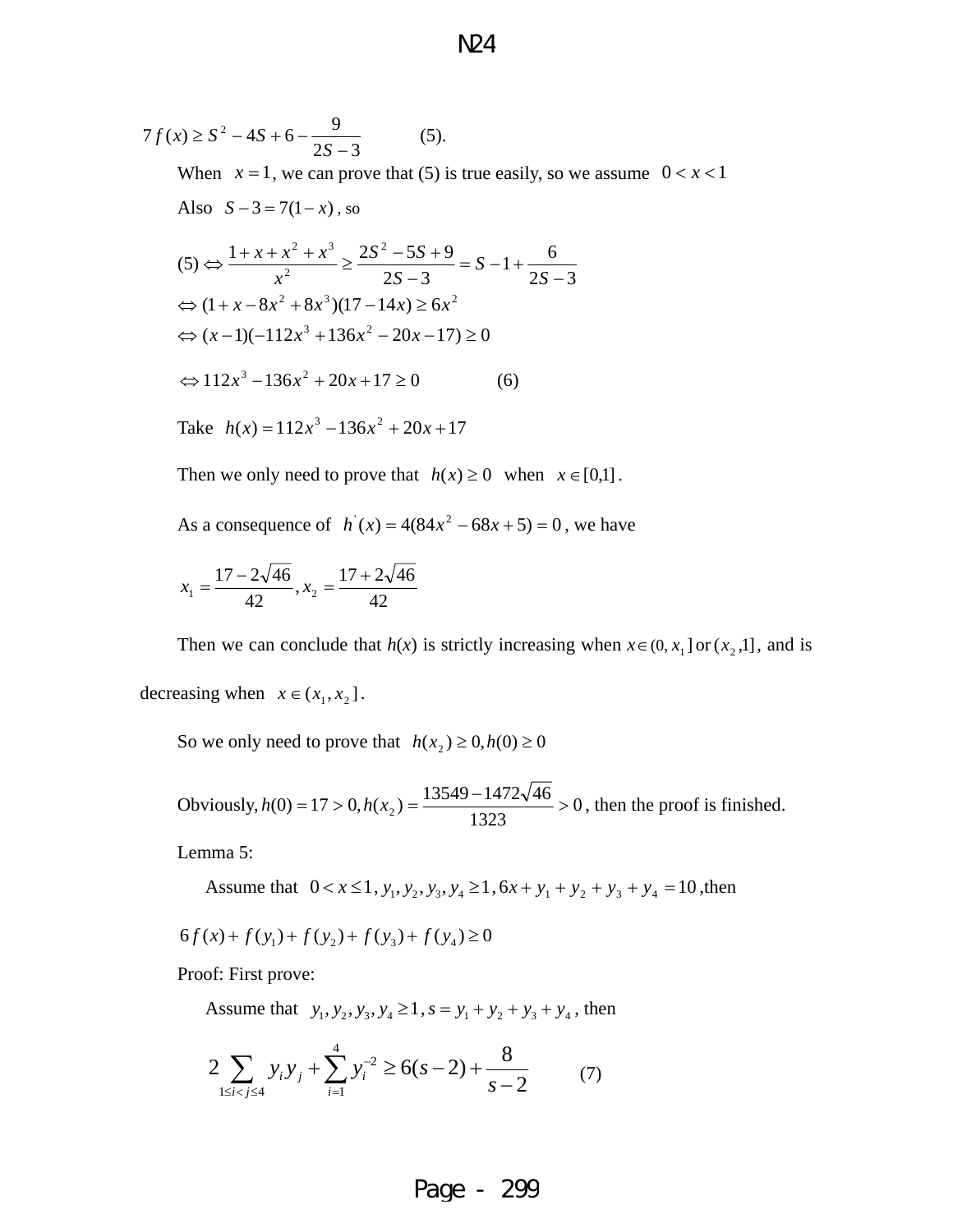According to our assumption, we have  $(y_i - 1)(y_j - 1) \ge 0$ ,  $(1 \le i < j \le 4)$ .

Take 
$$
t_{ij} = y_i y_j
$$
, then  $t_{ij} \ge y_i + y_j - 1 \ge 1$ .

Let  $g(t) = 2t + \frac{2}{3t} (t \ge 1)$  $=2t + \frac{2}{\epsilon}(t \ge 1)$ , then we find *g'(t)* and *g''(t)* are all greater than 0 when

 $x \in (1, +\infty)$ , so *g*(*t*) is a strictly increasing convex function when  $x \in (1, +\infty)$ .

Plus 
$$
\sum_{1 \le i < j \le 4} t_{ij} \ge 3y_1 + 3y_2 + 3y_3 + 3y_4 - 6 = 3s - 6
$$
 and  
 $y_1^{-2} + y_2^{-2} + y_3^{-2} + y_4^{-2} \ge \frac{2}{3} \sum_{1 \le i < j \le 4} \frac{1}{t_{ij}}$ 

$$
\therefore 2\sum_{1 \le i < j \le 4} t_{ij} + \sum_{i=1}^{4} y_i^{-2} \ge \sum_{1 \le i < j \le 4} (2t_{ij} + \frac{2}{3t_{ij}}) = \sum_{1 \le i < j \le 4} g(t_{ij}) \ge 6g\left(\frac{1}{6} \sum_{1 \le i < j \le 4} t_{ij}\right)
$$

$$
\geq 6g\left(\frac{3s-6}{6}\right) = 6g\left(\frac{s-2}{2}\right) = 6(s-2+\frac{4}{3(s-2)}) = 6(s-2)+\frac{8}{s-2},
$$

Then we can say (7) is true. According to (7), in order to prove:

$$
6f(x) + f(y_1) + f(y_2) + f(y_3) + f(y_4) \ge 0
$$

we only need to prove that:

$$
6f(x) + 6(s-2) + \frac{8}{s-2} - s^2 \ge 0,
$$

Simplifying the above inequality, we have:

$$
-\frac{6(x-1)^2(21x^3 - 28x^2 + 5x + 4)}{x^2(3x-4)} \ge 0
$$
, which is:  

$$
(3x-4)(21x^3 - 28x^2 + 5x + 4) \le 0
$$
,  $\because x \in (0,1] \therefore 3x - 4 < 0$ 

$$
\Leftrightarrow 21x^3 - 28x^2 + 5x + 4 \ge 0
$$

Let the above LHS= $h(x)$ , then its derivative  $h'(x) = 63x^2 - 56x + 5$  has two roots

when 
$$
x \in (0,1]
$$
:  $x_1 = \frac{28 - \sqrt{469}}{63}$ ,  $x_2 = \frac{28 + \sqrt{469}}{63}$ 

Then we can conclude that *h*(*x*) is strictly increasing when  $x \in (0, x_1]$  or  $(x_2, 1]$ , and is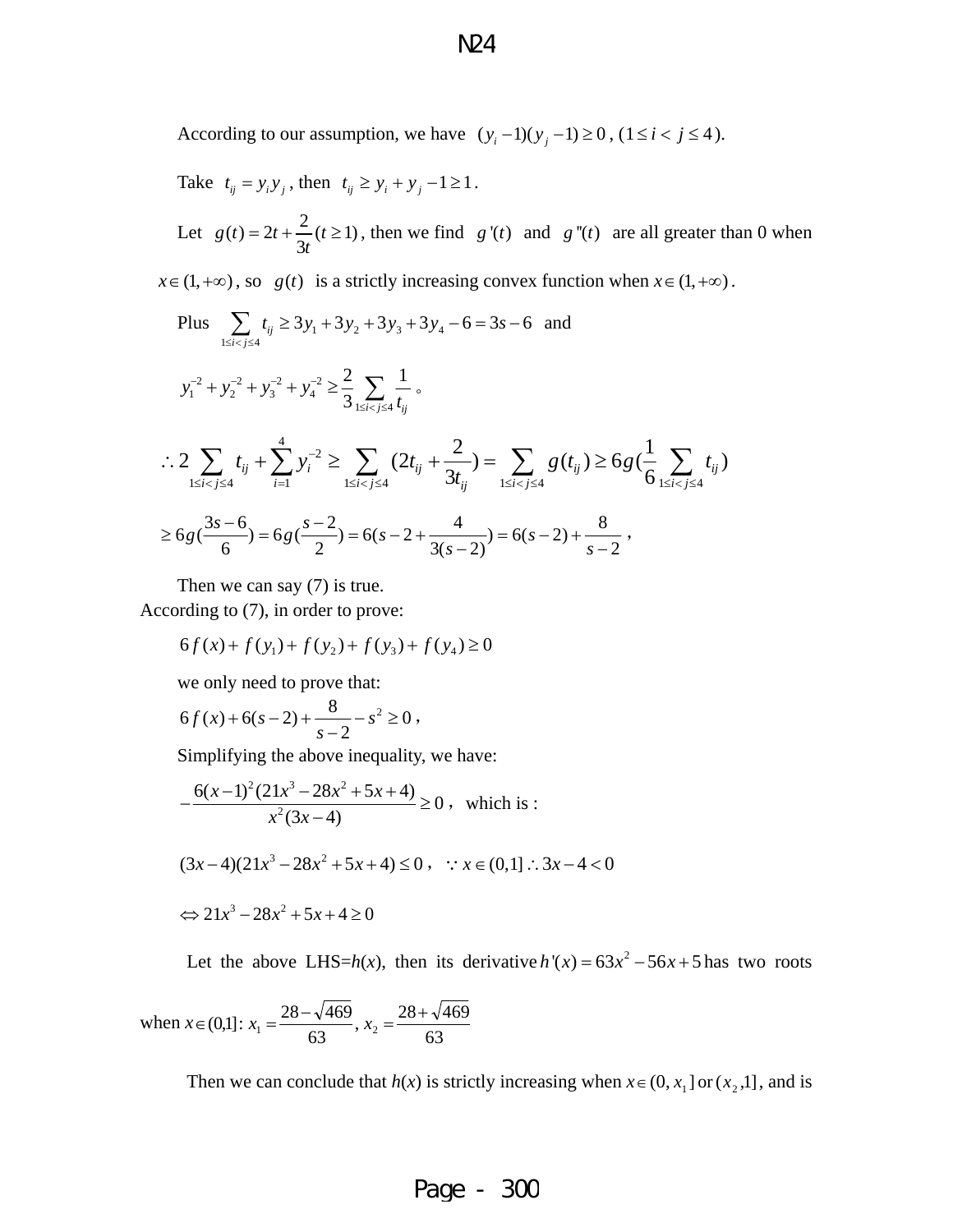decreasing when  $x \in (x_1, x_2]$ .

So we only need to prove that  $h(x_2) \geq 0, h(0) \geq 0$ 

Obviously,  $h(0) = 4 > 0$  and  $h(x_2) = \frac{4312 - 134\sqrt{469}}{1701} > 0$ 1701  $h(x_2) = \frac{4312 - 134\sqrt{469}}{1284} > 0$ . The proof is finished.

Lemma 6:  $P(10) = 1$ 

Proof:

First prove that if  $a + b \le 2$ , then  $f(a) + f(b) \ge 2f(\frac{a+b}{2})(8)$ 

1 2 Because  $\sqrt{ab} \le \frac{a+b}{a} \le 1$  and  $f(x)$  is strictly decreasing, then we have  $f(\sqrt{ab}) \ge f(\frac{a+b}{2})$ 

So we only need to prove that  $f(a) + f(b) \ge 2f(\sqrt{ab})$  (9)

Besides (9) 
$$
\Leftrightarrow \left(\frac{1-a^2b^2}{a^2b^2}\right)(a^2+b^2) \ge 2\left(\frac{1}{ab}-ab\right)
$$
  
\n $\Leftrightarrow \left(\frac{1-a^2b^2}{a^2b^2}\right)(\frac{a^2+b^2}{ab}-2) \ge 0$ 

So (9) is true, which means (8) is true as well.

Now according to our assumption: 
$$
\sum_{i=1}^{10} x_i = 10
$$
, let  $\sigma = \sum_{i=1}^{10} f(x_i)$ 

Divide  $x_1, x_2, \ldots, x_{10}$  into 2 parts, without losses of generality .We assume that  $x_1, x_2, \ldots, x_k$  is no more than 1, and we denote the other elements, which are greater than 1, to be  $y_1, y_2, \ldots, y_l (k+l=10)$ . If  $l=0$ , then it's easy to conclude that  $x_1 = x_2 = ... x_{10} = 1$ , indicating that the above conclusion is true. Also, since  $k \ge 1$ , so if  $l > k$ , let m denote  $l - k$ ,  $m \in N_+$ .

Since 
$$
10 = \sum_{i=1}^{k} (x_i + y_i) + \sum_{j=1}^{m} y_{k+j} > \sum_{i=1}^{k} (x_i + y_i) + m
$$
,  $\sum_{i=1}^{k} (x_i + y_i) < 10 - m = 2k$ ,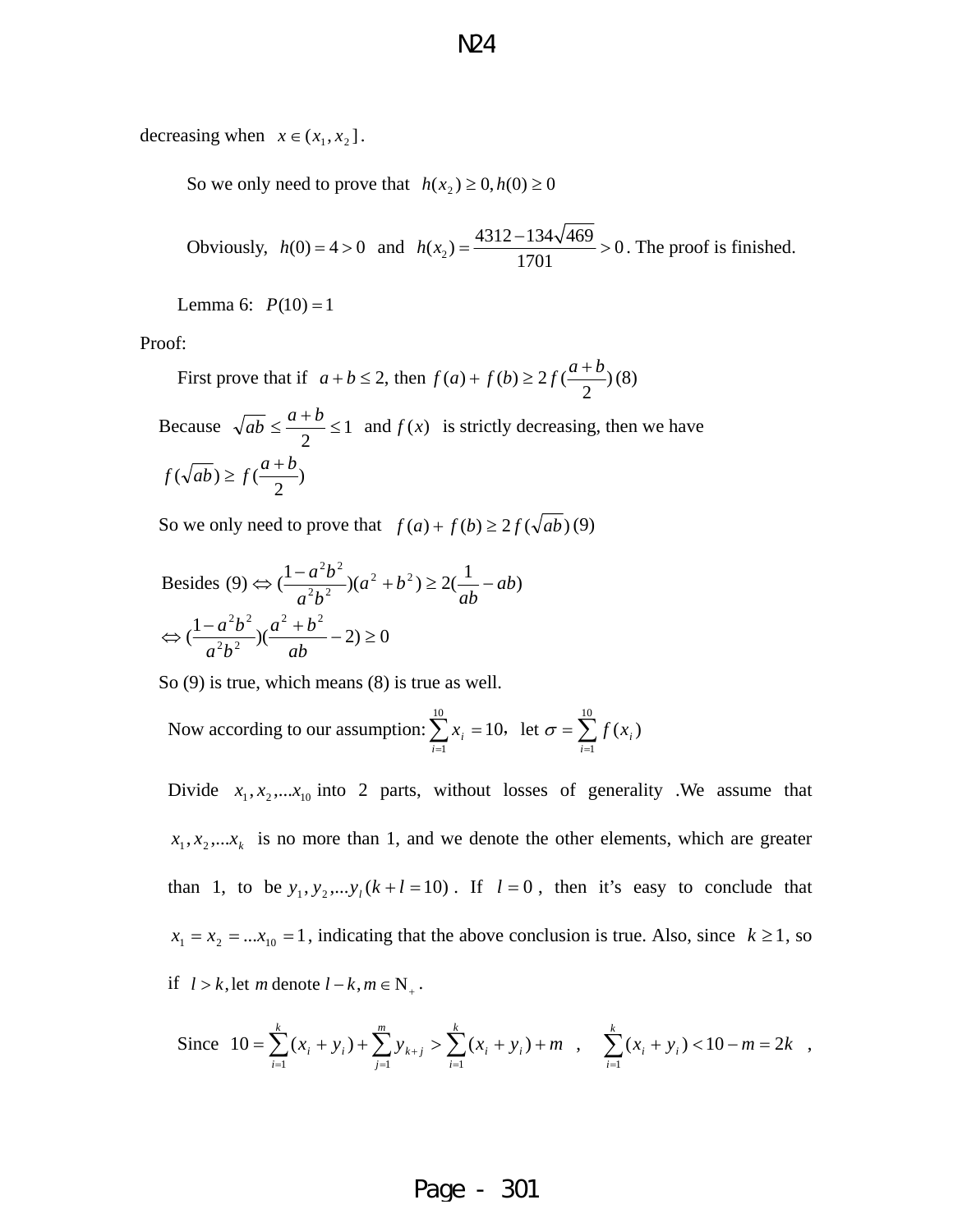there exists an integer *t* in the range [1,k], so that  $x_t + y_t \le 2$ . In this case, we replace

$$
x_t
$$
,  $y_t$  with  $\frac{x_t + y_t}{2} \le 1$ ). From (8) we can infer that  $\sigma$  is not increasing. After this

substitution, the sum of the 10 figures is still 10, but there's one more figure which is less than 1. After several arrangements like this,  $\sigma$  is non-decreasing, and the sum of the

10 figures is still 10, but  $k > l > 0$ . Now we denote  $x = \frac{1}{k} \sum_{i=1}^{k}$ *i*  $x_i$  $k \sum_{i=1}$  $\frac{1}{\tau} \sum_{i=1}^{k} x_i$ , and substitute

*x* with  $x_1, x_2, \ldots, x_k$ . According to the convexity of  $f(x)$ ,  $\sigma$  is non-decreasing, so we

only need to prove  $kf(x) + \sum f(y_i) \ge 0$ . Also, since  $\sum_{i=1}^{l} f(y_i) \geq$ *i*  $f(y_j) \ge 0$ . Also, since  $k+l = 10, 0 < l < k$ , so the only

possible value for *l* is 1,2,3,4.

According to lemma 2 and 5, we can conclude that lemma 6 is true. According to lemma 1 and 6, we can conclude that proposition 1 is true. The proof is finished.

Now we can extend proposition 1:

Proposition 2: Assume that  $x_i \in R_+(i = 1, 2, ..., n)$ ,  $\sum_{x=1}^{\infty}$ *n i x*  $x_i = a$  $\in R_+(i=1,2,...,n)$ ,  $\sum_{x=1}^{\infty} x_i = a$ ,  $(a$  is a positive

constant), then:

1).when 
$$
a \le n \le 10
$$
,  $\sum_{i=1}^{n} f(x_i) \ge 0$ ;

11,  $\sum f(x_i) \ge 0$ *n*  $a \geq n \geq 11$ ,  $\sum_{i=1}$ 1 2).when  $a \ge n \ge 11$ ,  $\sum f(x_i) \ge 0$  is not always true.

Now we give the proof:

1). We only need to discuss such circumstances that  $n = 10$  and  $a < 10$ .

Let 
$$
b = \frac{10 - a}{a}
$$
, then  $b \in (0,1)$ . Take  $y_i = x_i + b$ ,  $(i = 1,2,...10)$ . Obviously,

 $y_i \in R_+$  and  $\sum y_i = 10b + \sum x_i = 10$  . According to proposition 1, we *i*  $y_i = 10b + \sum x_i =$ 10  $+ \sum_{i=1}$  $b + \sum x_i$ 10  $\sum_{i=1}$ 

have :  $\sum f(y_i) \ge 0$ . Also, since 1  $(y_i)$ *n i i f y*  $\sum_{i=1} f(y_i) \ge 0$ . Also, since  $y_i = x_i + b > x_i$ , and  $f(x)$  is strictly decreasing, so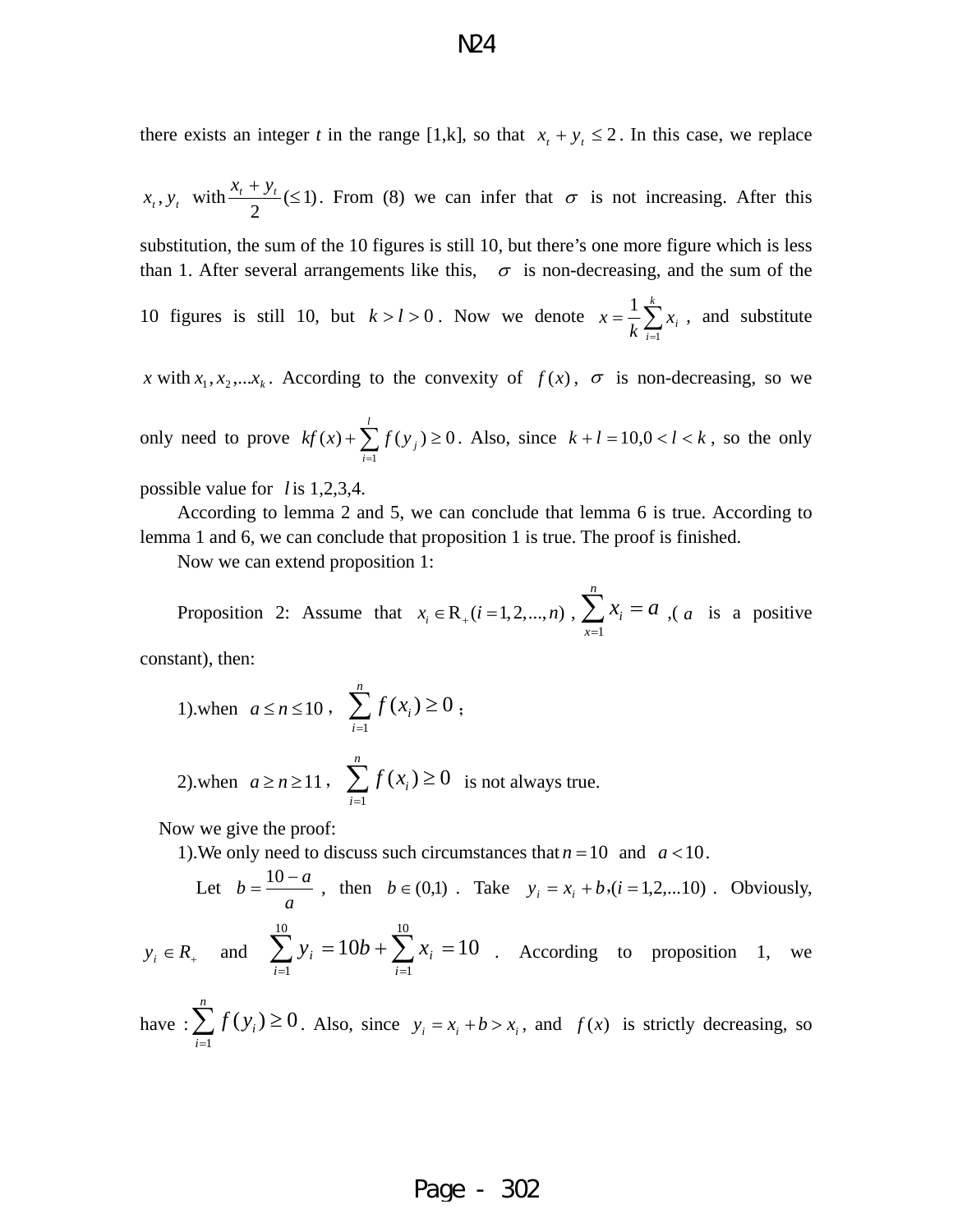$f(y_i) < f(x_i)$ , then  $\sum f(x_i) \ge 0$ . The proof is finished. 1  $(x_i) \ge 0$ *n i i f x*  $\sum_{i=1} f(x_i) \geq$ 

2). We only need to give proof when  $n = 11$ 

Take those  $x_1, x_2, ..., x_{11}$  from Lemma 1, then 11 1  $i_{i} = 11$ *i x*  $\sum_{i=1}^{11} x_i = 11$  and  $\sum_{i=1}^{11} x_i = 11$ 1  $(x_i) < 0$ *i f x*  $\sum_{i=1} f(x_i) < 0$ .

Take 11 1 *i i*  $y_i = \frac{a}{11}x_i$ , then  $y_i \ge x_i > 0$  and  $\sum_{i=1}^{1} y_i = a$ . Also, since  $f(y_i) \le f(x_i)$ , so

$$
\sum_{i=1}^{11} f(y_i) < 0
$$
. As a consequence, when  $a \ge n \ge 11$ ,  $\sum_{i=1}^{n} f(x_i) \ge 0$  is not always true.

When  $n = 11$  and  $a = 10$ , there must be one figure among  $x_1, x_2...x_{11}$ , which is less than 1. We can call it  $x_{11}$ , then  $f(x_{11}) \ge 0$ . Since  $f(x)$  is strictly decreasing, we

have 
$$
f(x_{10}) \ge f(x_{10} + x_{11})
$$
, then 
$$
\sum_{i=1}^{11} f(x_i) \ge \sum_{i=1}^{9} f(x_i) + f(x_{10} + x_{11}) \ge 0.
$$

Therefore:  $b \in [10,11)$  such that :

$$
\sum_{i=1}^{11} f(x_i) \ge \sum_{i=1}^{9} f(x_i) + f(x_{10} + x_{11}) \ge 0.
$$

From the above proof, there exists  $b \in [10,11)$ , such that

$$
\forall x_i \in \mathbb{R}_+ \ (i = 1, 2, ..., 11), \ \sum_{i=1}^{11} x_i = b
$$
, and  $\sum_{i=1}^{11} f(x_i) \ge 0$ .

#### **Part 2 Generalized proposition to high-degree cases**

Consider the more general problem and denote the following proposition as  $P(n, k)$ .

Assume that 
$$
x_i \in \mathbb{R}_+
$$
,  $n, k \in \mathbb{N}_+$ ,  $\sum_{i=1}^n x_i = n$ ,  $f_k(x) = x^{-k} - x^k$ , then  $\sum_{i=1}^n f_k(x_i) \ge 0$ .

Similarly, we use  $P(n, k) = 1$  to denote that for  $(n, k)$ ,  $P(n, k)$  is true. Otherwise,  $P(n,k)=0$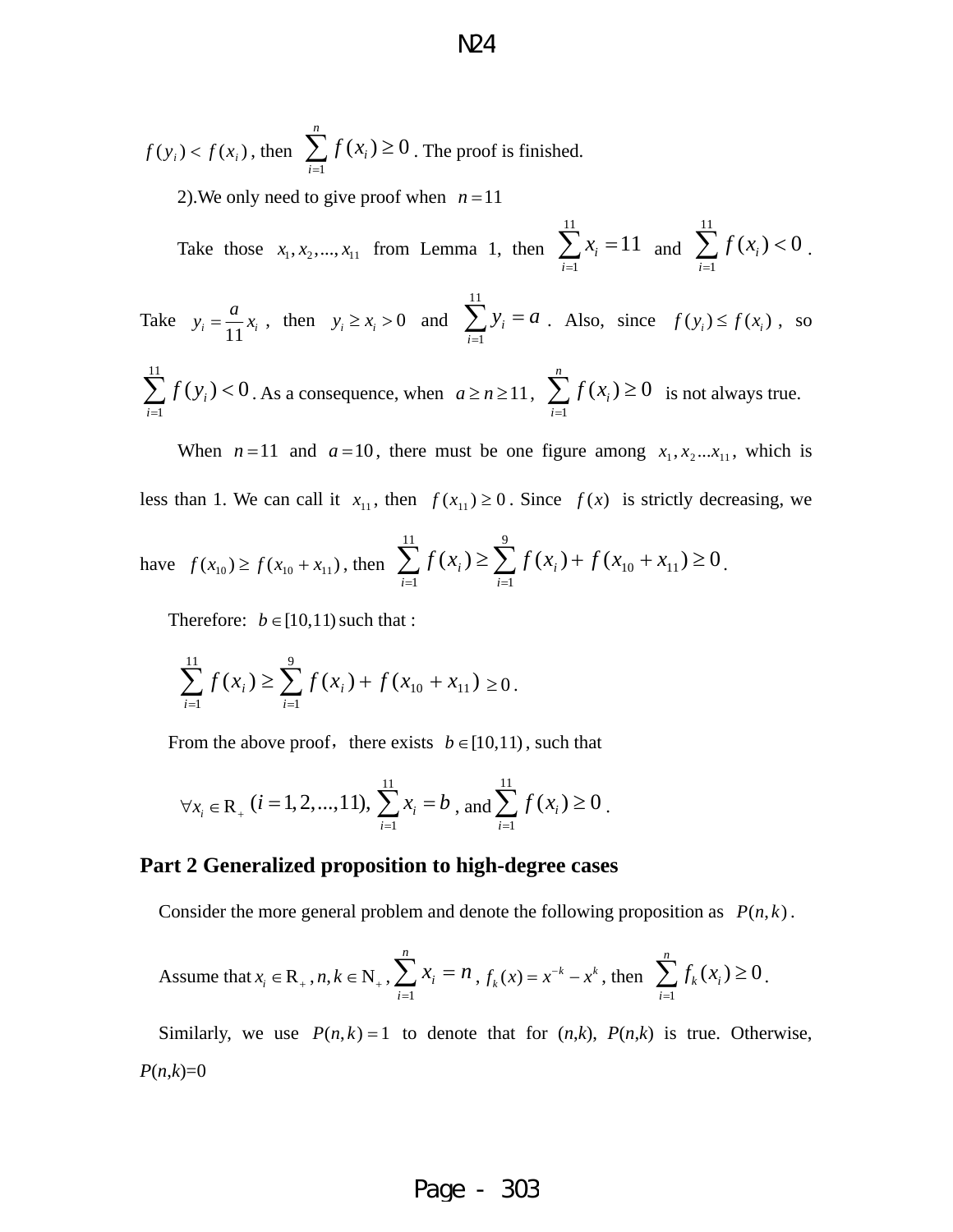According to part one, we can conclude that when  $P(n, k) = 1$ , for  $\forall m \in N_+, m \le n$ , we have  $P(m, k) = 1$ , and when  $P(n, k) = 0$ , for  $\forall m \in N_+, m \ge n$ , we also have  $P(m, k) = 0$ . Furthermore, we can infer from the first and second derivatives of  $f(x)$ ,

$$
f_k(x) = -k(x^{-k-1} + x^{k-1})
$$
 and  $f_k(x) = \frac{k(k+1)}{x^{k+2}} - k(k-1)x^{k-2}$ , that  $f_k(x)$  is a decreasing

function on  $R_+$ , and is a convex function on  $(0,1]$ .

Now we give such following:

Lemma 7.  $P(5,3) = P(4,4) = P(4,5) = P(3,6) = 0$ 

Proof:

Take  $(x, y) = (\frac{7}{10}, \frac{11}{5})$ , then  $4x + y = 5$ , and by directly calculating, we can see that

 $4f_3(x) + f_3(y) < 0$ , so we've proved  $P(5,3) = 0$ .

Take  $(x, y) = (\frac{3}{5}, \frac{11}{5})$ , then  $3x + y = 4$ , and we've found that  $3f_4(x) + f_4(y) < 0$ ,

 $3f_5(x) + f_5(y) < 0$ , so we've proved  $P(4,4) = P(4,5) = 0$ .

Take  $(x, y) = (\frac{3}{4}, \frac{3}{2})$ , then  $2x + y = 3$ , and we've found that  $2f_6(x) + f_6(y) < 0$ , so we've proved  $P(3,6) = 0$ .

Lemma 8:Assume that  $a, b \in \mathbb{R}_+$ ,  $a+b \le 2$ , then  $f_k(a) + f_k(b) \ge 2 f_k(\frac{a+b}{2}) \ge 0$ . Proof: We can easily prove by the assumption that  $\sqrt{ab} \leq \frac{a+b}{2} \leq 1$ 2  $\overline{ab} \leq \frac{a+b}{2} \leq 1$ .

So 
$$
f_k(\sqrt{ab}) \ge f_k(\frac{a+b}{2}) \ge f_k(1) = 0
$$
.  
\n $f_k(a) + f_k(b) \ge 2f_k(\sqrt{ab})$   
\n $\Leftrightarrow (a^{-k} + b^{-k}) - (a^k + b^k) \ge 2(ab)^{\frac{k}{2}} - 2(ab)^{\frac{k}{2}}$   
\n $\Leftrightarrow [\frac{1}{(\sqrt{a})^k} - \frac{1}{(\sqrt{b})^k}]^2 \ge [(\sqrt{a})^k - (\sqrt{b})^k]^2$   
\n $\Leftrightarrow (a^{\frac{k}{2}} - b^{\frac{k}{2}})^2(\frac{1}{a^k b^k} - 1) \ge 0$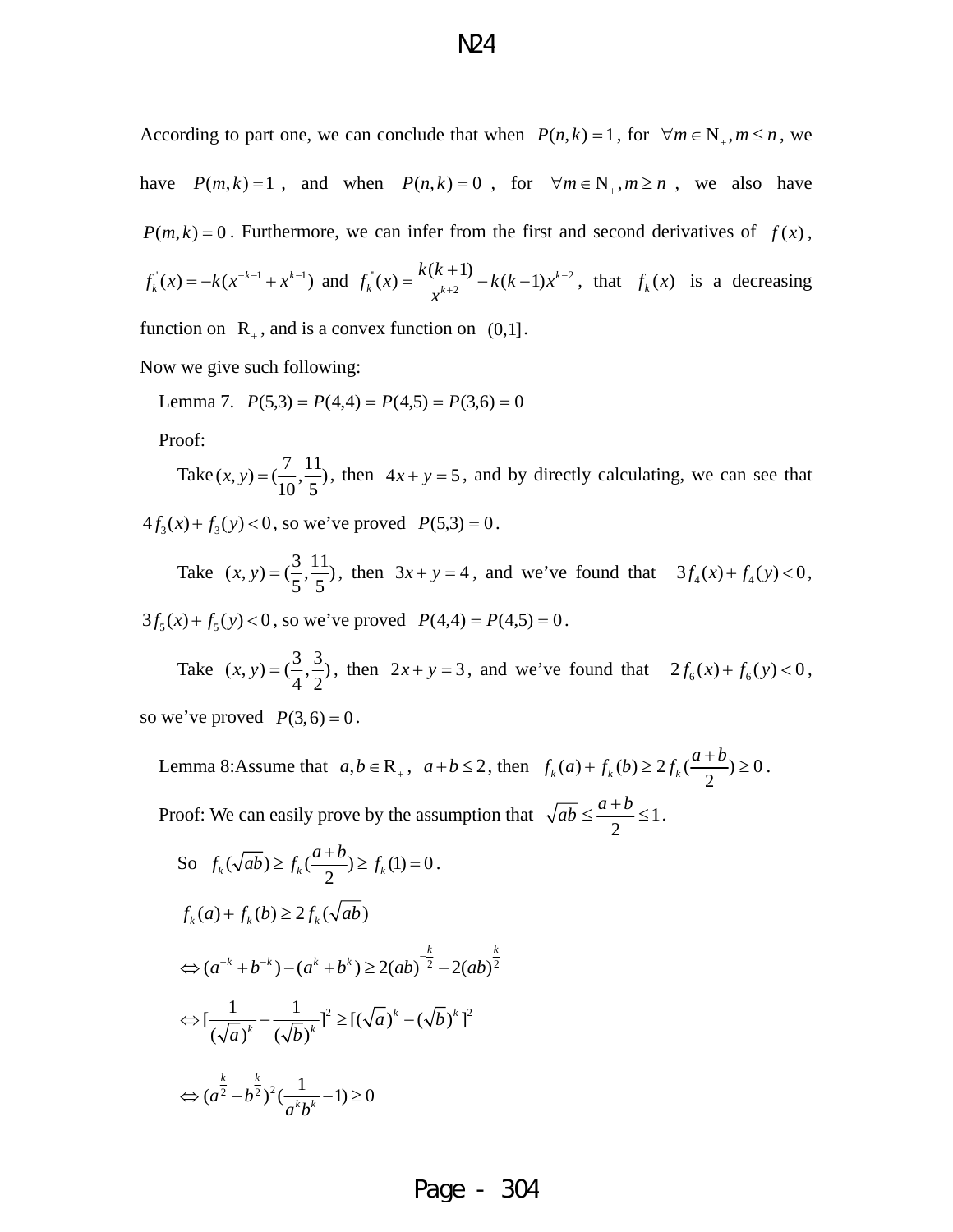From  $\sqrt{ab} \le 1$  we can know that  $a^k b^k \le 1$ , so Lemma 8 is proved.

From the convexity of  $f_k(x)$ , which is mentioned above, and Lemma 8, quite similar to the proof in lemma 6 in part one, we need to prove the proposition  $P(n, k) = 1$  only in the following case:

 $k \ge l$  and those  $x_i$  which are not greater than 1 can be replaced by their average value.

Lemma 9.  $P(4,3) = 1$ 

Proof:

We only need to prove that  $3f_3(x) + f_3(y) \ge 0$ , when  $0 < x \le 1 < y, 3x + y = 4$ .

Assume that 
$$
t = \frac{y}{x}(t \ge 1)
$$
, then we can conclude that  
\n
$$
\begin{cases}\n3x + y = 4 \\
y = tx\n\end{cases} \Rightarrow \begin{cases}\nx = \frac{4}{3+t} \\
y = \frac{4t}{3+t}\n\end{cases}
$$
\n
$$
3x^{-3} - 3x^{3} + y^{-3} - y^{3}
$$
\n
$$
= \frac{3(t-1)^{2}}{64t^{3}(t+3)^{3}} (g(t) \cdot t + 243),
$$
\nin which  $g(t) = 972 + 2106t + 53t^{2} - 497t^{3} + 174t^{4} + 20t^{5} + t^{6}$   
\n
$$
\ge (2\sqrt{972} + 2\sqrt{2106 \times 20} + 2\sqrt{53 \times 174} - 497)t^{3}
$$
\n
$$
\ge 167t^{3}
$$
\n
$$
\ge 0
$$
\nSo  $3f_{3}(x) + f_{3}(y) \ge 0$ . The proof is finished.

Lemma 10:  $P(3,5) = 1$ 

Proof:

We only need to prove that  $2 f_5 (x) + f_5 (y) \ge 0$ , when  $0 < x \le 1 < y, 2x + y = 3$ .

#### N24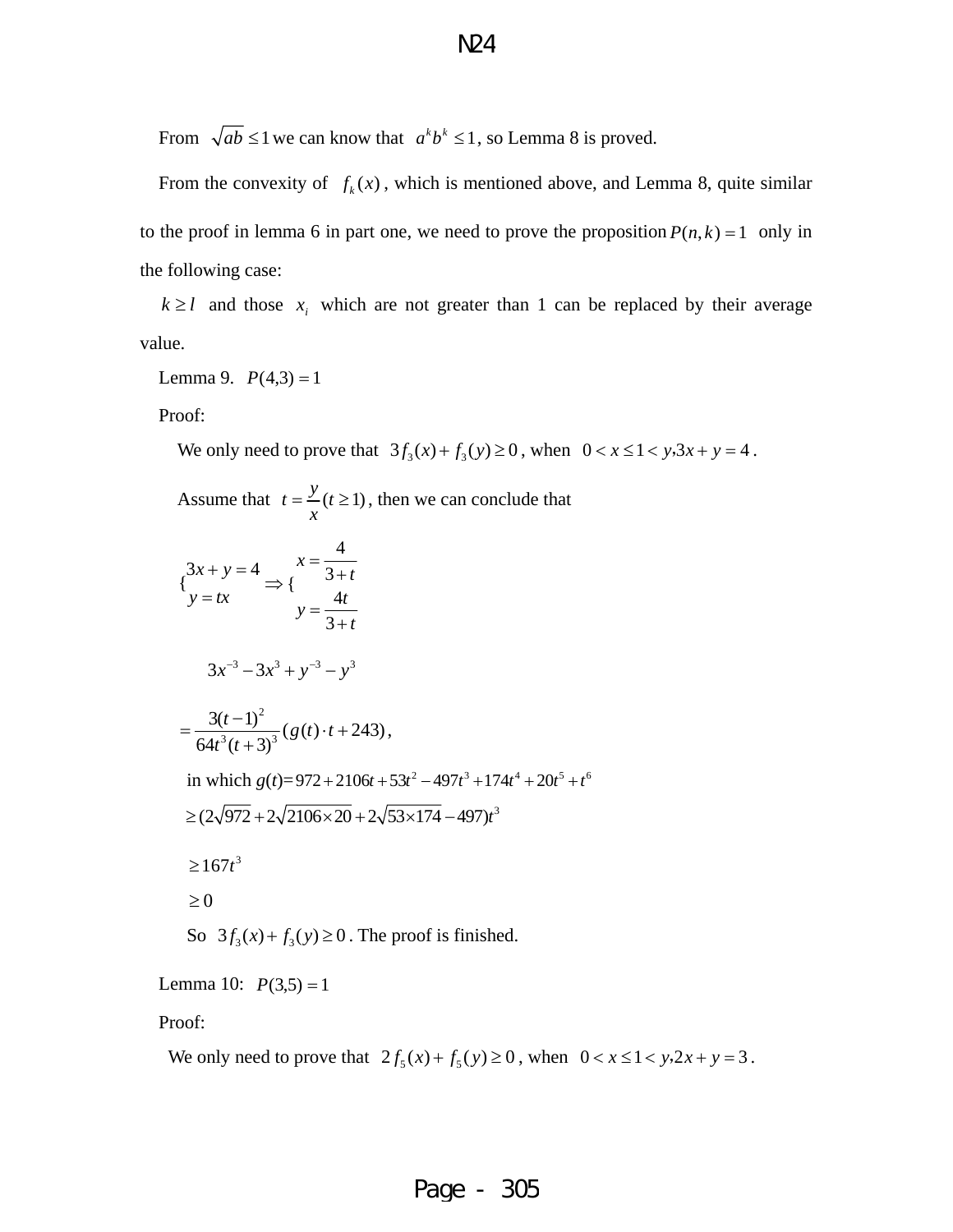Assume that  $t = \frac{y}{t} (t \ge 1)$ *x*  $=\frac{y}{x}$  ( $t \ge 1$ ), then we can conclude that

$$
\begin{aligned} \n\{2x + y = 3 \Rightarrow \{ \frac{x}{2+t} \} \\
y = tx &\qquad \qquad y = \frac{3t}{2+t} \\
2x^{-5} - 2x^5 + y^{-5} - y^5 \\
= \frac{2(t-1)^2}{3^5t^5(t+2)^5} (g(t) \cdot t + 2^9) \n\end{aligned}
$$

In which  $g(t) =$ 

 $3584 + 12416t + 28928t^2 + 52160t^3 + 21399t^4 - 2562t^5 - 14523t^6 - 11034t^7 + 5905t^8 + 1384t^9 + 223t^{10} + 22t^{11} + t^{12}$  $\geq$ 21399 $t^4$  -2562 $t^5$  + (2 $\sqrt{3584}$  + 2 $\sqrt{12416 \times 22}$  + 2 $\sqrt{28928 \times 223}$  + 2 $\sqrt{52160 \times 1384}$  -14523 $t^6$  -11034 $t^7$  + 5905 $t^8$  $\geq 21399t^4 - 2562t^5 + (32\sqrt{14} + 32\sqrt{1067} + 32\sqrt{25199} + 32\sqrt{281990} - 14523)t^6 - 11034t^7 + 5905t^8$  $\geq 21399t^4 - 2562t^5 + 8712t^6 - 11034t^7 + 5905t^8$  $=(21399t^4 - 2562t^5 + 3556t^6) + (5156t^6 - 11034t^7 + 5905t^8)$  $\geq 0$ 

So  $2f_s(x) + f_s(y) \ge 0$ . The proof is finished.

Lemma 11:

Assume that  $0 < a < b$ ,  $2a + b = 3$ , and  $2f_k(a) + f_k(b) < 0$ , then  $\exists a_1, b_1$ , so that  $0 < a_1 < b_1$ ,  $2a_1 + b_1 = 3$ , and  $2f_{k+1}(a_1) + f_{k+1}(b_1) < 0$ .

Proof:

We can easily tell from the assumption that

$$
0 < a < 1 < b \,, \quad \frac{2}{a^k} + \frac{1}{b^k} < 2a^k + b^k \,. \tag{10}
$$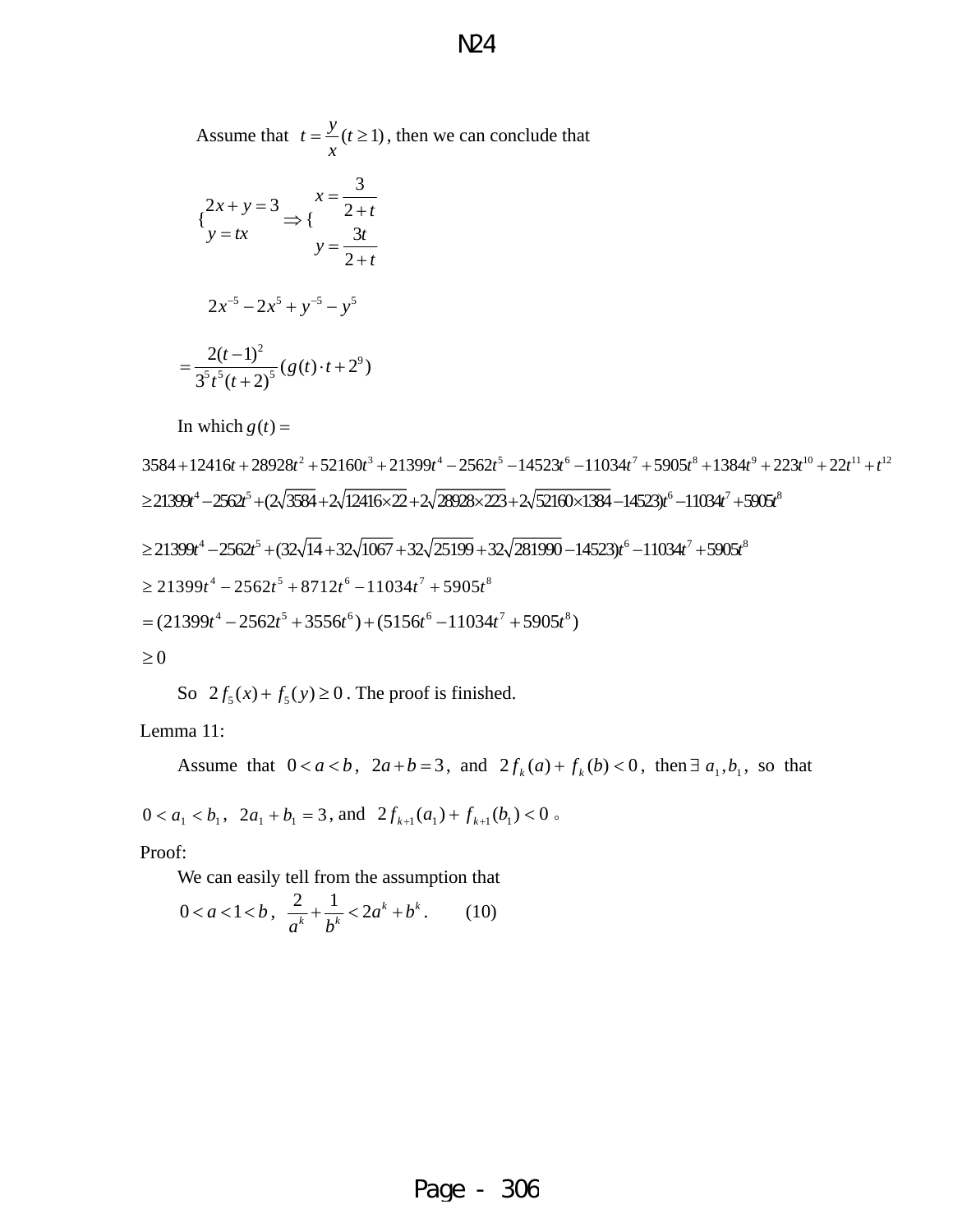Take  $r = \frac{k}{k+1}$ , then  $0 < r < 1$  and  $0 < a^r < 1 < b^r < b$ . Using power-mean inequality we can conclude that: *k*  $=\frac{R}{r-1}$ , then  $0 < r < 1$  and  $0 < a^r < 1 < b^r <$ +

$$
\left(\frac{2a^r + b^r}{3}\right)^{\frac{1}{r}} \le \left(\frac{2a^{\alpha} + b^{\alpha}}{3}\right)^{\frac{1}{\alpha}}, (r < \alpha)
$$
  
\nTake  $\alpha = 1$ , and consider  $a < b$ , we have  $\left(\frac{2a^r + b^r}{3}\right)^{\frac{1}{r}} < 1$ .  
\nSo  $2a^r + b^r < 3$  (11)  
\nSince  $(a^r)^{k+1} = a^k$ ,  $(b^r)^{k+1} = b^k$ , (10) is equivalent to  
\n $\frac{2}{(a^r)^{k+1}} + \frac{1}{(b^r)^{k+1}} < 2(a^r)^{k+1} + (b^r)^{k+1}$  (12)  
\nAlso, from inequality (11) we can conclude that

$$
\delta = 1 - \frac{2a^r + b^r}{3} > 0.
$$

Now we take  $a_1 = a^r + \delta$ ,  $b_1 = b^r + \delta$ . From  $0 < a^r < b^r$  we have  $0 < a_1 < b_1$ , and  $2a_1 + b_1 = 3$ .  $1 - (a^r + s)^{k+1} \sqrt{(a^r)^{k+1}} h^{k+1} - (b^r + s)^{k+1} \sqrt{(b^r)^{k+1}}$ Noticing that  $a_1^{k+1} = (a^r + \delta)^{k+1} > (a^r)^{k+1}, b_1^{k+1} = (b^r + \delta)^{k+1} > (b^r)^{k+1}$ , we can conclude that

$$
2a_1^{k+1} + b_1^{k+1} > 2(a^r)^{k+1} + (b^r)^{k+1}, \frac{2}{a_1^{k+1}} + \frac{1}{b_1^{k+1}} < \frac{2}{(a^r)^{k+1}} + \frac{1}{(b^r)^{k+1}}
$$

Also, considering (12), we can know that  $\frac{2}{a_{k+1}} + \frac{1}{a_{k+1}} < 2a_1^{k+1} + b_1^{k+1}$  $1 \frac{1}{h} k + 1 \leq 2u_1 \frac{1}{h} v_1$  $\mathcal{L}_1$   $\mathcal{L}_1$ (12), we can know that  $\frac{2}{a^{k+1}} + \frac{1}{b^{k+1}} < 2a_1^{k+1} + b_1^{k+1}$ ,  $\frac{2}{k+1} + \frac{1}{k+1} < 2a_1^{k+1} + b_2$  $a_1^{k+1}$  *b*  $+1$ ,  $\bf{L}$   $k+$  $+\frac{1}{k^{k+1}} < 2a_1^{k+1} +$ 

which is exactly  $2f_{k+1}(a_1) + f_{k+1}(b_1) < 0$ ,

The proof of Lemma 11 is finished. At the end, we give two following corollaries:

Corollary 1:

Assume that  $P(3, k) = 0, (k \in N_+, k > 2)$ , then we have  $a, b \in R_+$ .

$$
0 < a < b, 2a + b = 3, \text{ and } 2f_k(a) + f_k(b) < 0
$$

Proof: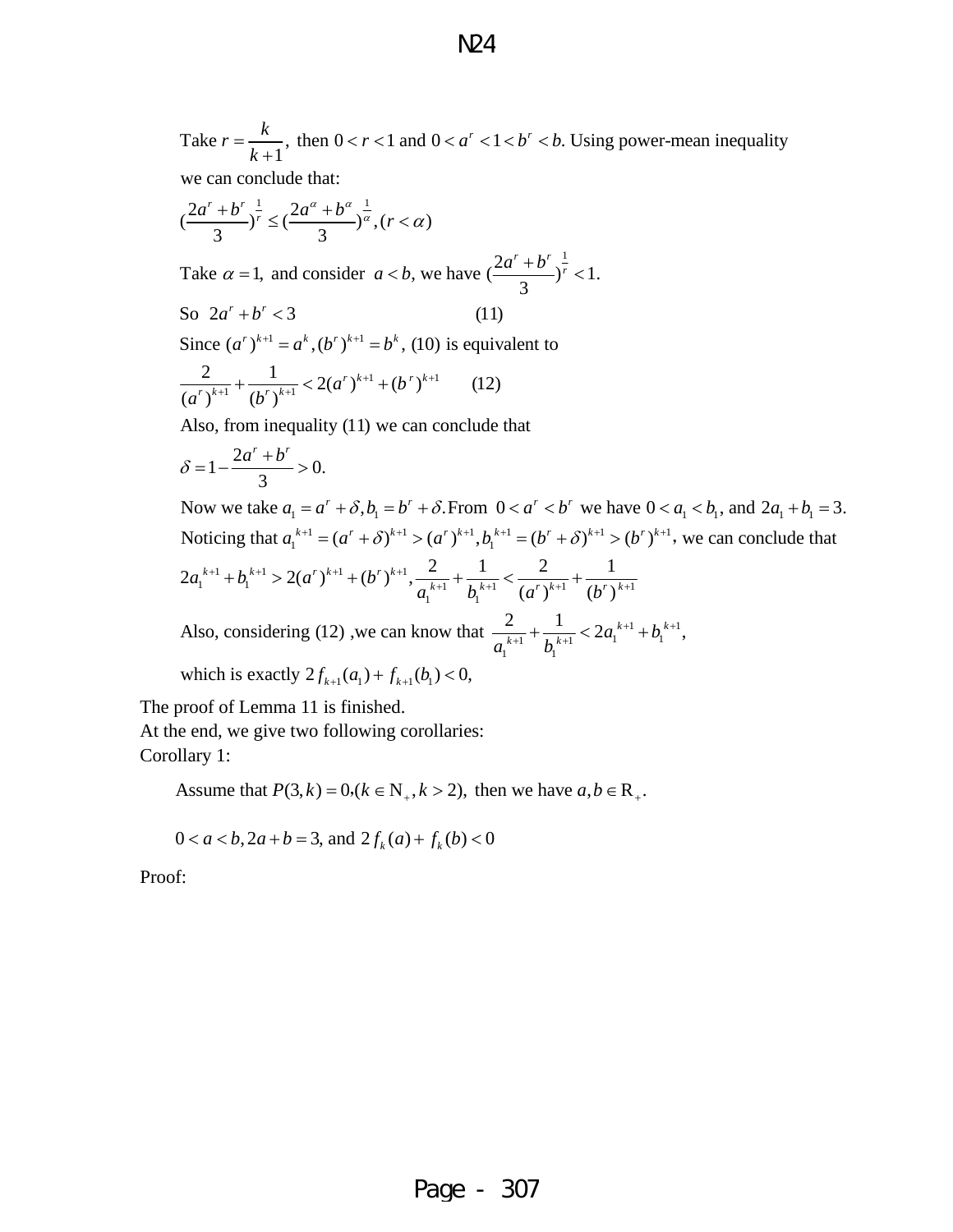From the assumption we can know that  $x_1, x_2, x_3 \in \mathbb{R}_+$ ,

$$
x_1 + x_2 + x_3 = 3
$$
 and  $\sum_{i=1}^{3} f_k(x_i) < 0$ .

So we can conclude that at least one of  $x_1, x_2, x_3$  is greater than 1. And let's just take  $x_3 > 1$ , then  $x_1 + x_2 < 2$ .

From Lemma 8 we can conclude that  $f_k(x_1) + f_k(x_2) \ge 2 f_k(\frac{x_1 + x_2}{2})$ .

Take 
$$
a = \frac{x_1 + x_2}{2}
$$
,  $b = x_3$ , then  
  $0 < a < b$ ,  $2a + b = 3$ , and  $2f_k(a) + f_k(b) \le \sum_{i=1}^{3} f_k(x_i) < 0$ .

Corollary 2:

Assume that  $P(3, k) = 0$ , then for  $\forall k_1 \ge k, k_1 \in \mathbb{N}_+$ , we have  $P(3, k_1) = 0$ . Assume that  $P(3, k) = 1$ , then for  $\forall k_1 \le k, k_1 \in \mathbb{N}_+$ , we have  $P(3, k_1) = 1$ .

Proof:

Assume that  $P(3, k) = 0$ , from the results of Corollary 1 and Lemma 11 we can conclude that  $P(3, k+1) = 0$ , and by using this result repeatedly we can conclude that  $P(3, k_1) = 0$ . And if  $P(3, k) = 1$ , using proof of contradiction and the former result we can know that  $P(3, k-1) = 1$ . Using this result repeatedly, we can conclude that  $P(3, k_1) = 1$ .

 Now by summarizing the whole dissertation, we can conclude that: Theorem 3:

 $1$ ).  $P(1, k) = P(n, 1) = P(2, k) = 1(\forall n, k \in N_+)$  $2) \cdot P(n,2) = 1 \Leftrightarrow n \leq 10$  $5$ ). $P(n,k) = 1, (k \ge 6) \Leftrightarrow n \le 2$  $4) \cdot P(n,4) = P(n,5) = 1 \Leftrightarrow n \leq 3$  $3$ ). $P(n,3) = 1 \Leftrightarrow n \leq 4$ 

Proof: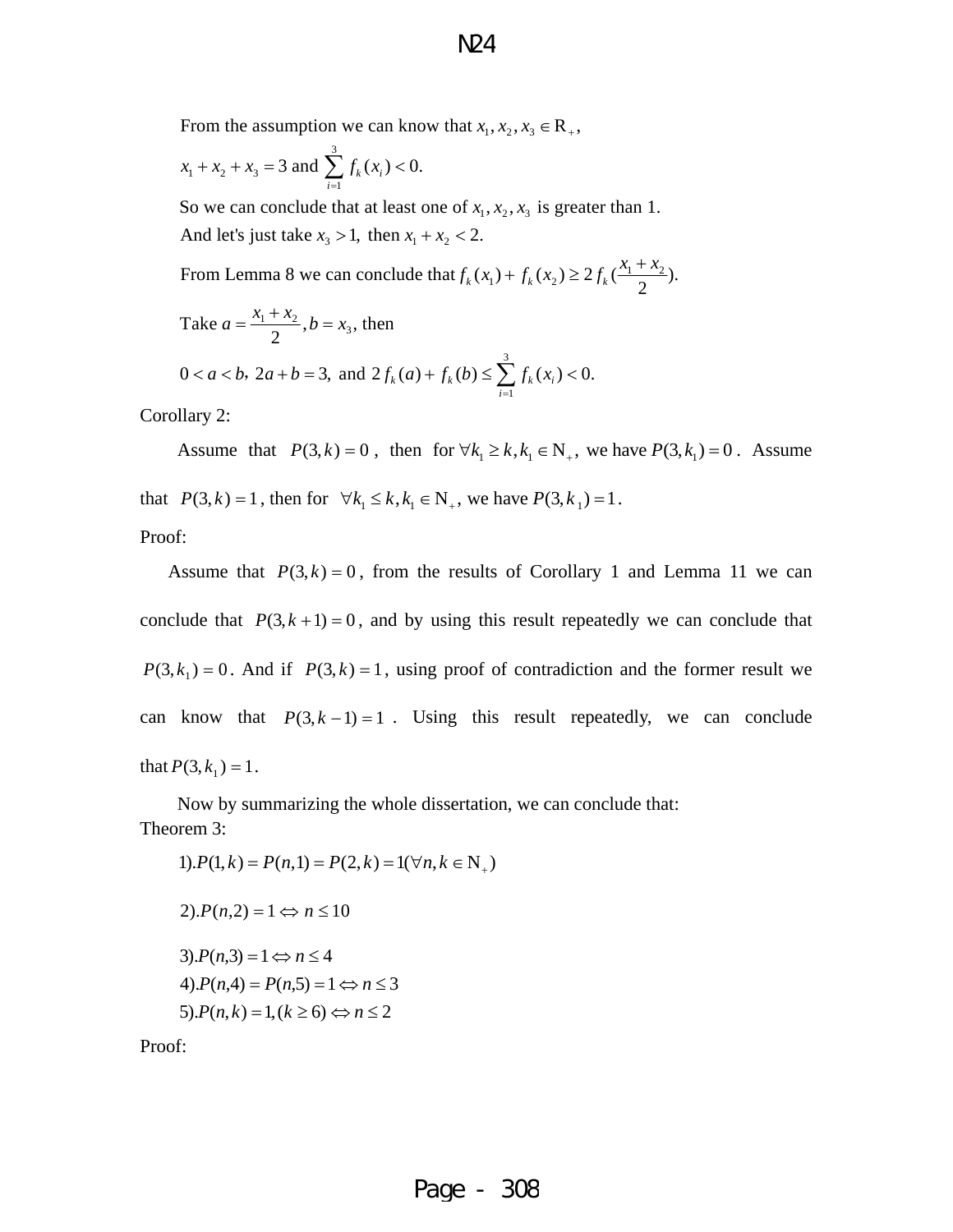1) We can easily prove that  $P(1, k) = P(n, 1) = 1$ . Also, from Lemma 8, we have  $P(2, k) = 1$ . 2) From Theorem 1, we can conclude that  $P(n, 2) = 1 \Leftrightarrow n \leq 10$ 

- 3) From Lemma 9 and the properties of  $P(n, k)$ , we have  $P(n, 3) = 0(n \ge 5)$ , and from the convexity of  $f_k(x)$  on  $(0,1]$  and Lemma 8, we know that Lemma 9 proved  $P(4,3) = 1$ , so  $P(n,3) = 1 \Leftrightarrow n \le 4$ .
- 4)From Lemma 7 we can know that  $P(4, 4) = 0$ , so  $P(n, 4) = 0(n \ge 4)$ , and Lemma 10 proved that  $P(3,5) = 1$ . From Corollary 2, we can conclude that  $P(3, 4) = 1$ , so  $P(n, 4) = 1 \Leftrightarrow n \leq 3$ . Similarly, from  $P(3,5) = 1$ , we can conclude that  $P(n,5) = 1 \Leftrightarrow n \leq 3$ . From Lemma 7, we have  $P(4,5) = 0$ , and then  $P(n,5) = 0(n \ge 4)$ , so  $P(n,5) = 1 \Leftrightarrow n \le 3$
- 5) When  $n \le 2$ ,  $P(n, k) = 1$ , assume that  $k \ge 6$ ,  $n \ge 3$ . From Lemma 7  $P(3, 6) = 0$ and Corollary 2, we can conclude that  $P(3, k) = 0(k \ge 6)$ . Also, from the properties of the proposition, we have  $P(n, k) = O(n \ge 3)$ . So when  $k \ge 6$ ,  $P(n, k) = 1 \Leftrightarrow n \le 2$ .

In summary, we've finished the proof.

According to Theorem 3, we can get the truth table of  $P(n, k)$  as following:

| $\boldsymbol{n}$<br>$\boldsymbol{k}$ | 1            | 2              | 3                | $\overline{4}$   | $5\overline{)}$  | 6                | 7                | 8              | 9              | 10               | 11               |                                                                       |
|--------------------------------------|--------------|----------------|------------------|------------------|------------------|------------------|------------------|----------------|----------------|------------------|------------------|-----------------------------------------------------------------------|
| $\mathbf{1}$                         | $\mathbf{1}$ | $\mathbf{1}$   | $\mathbf{1}$     | $\mathbf{1}$     | $\mathbf{1}$     | $\mathbf{1}$     | $\mathbf{1}$     | $\mathbf{1}$   | $\mathbf{1}$   | $\mathbf{1}$     | $\mathbf{1}$     |                                                                       |
| $\overline{2}$                       | $\mathbf{1}$ | $\mathbf{1}$   | $\mathbf{1}$     | $\mathbf{1}$     | $\mathbf{1}$     | $\mathbf{1}$     | $\mathbf{1}$     | $\mathbf{1}$   | $\mathbf{1}$   | $\mathbf{1}$     | $\mathbf{0}$     |                                                                       |
| 3                                    | $\mathbf{1}$ | $\mathbf{1}$   | $\mathbf{1}$     | $\mathbf{1}$     | $\boldsymbol{0}$ | $\boldsymbol{0}$ | $\boldsymbol{0}$ | $\overline{0}$ | $\overline{0}$ | $\boldsymbol{0}$ | $\theta$         |                                                                       |
| $\overline{4}$                       | $\mathbf{1}$ | $\mathbf{1}$   | $\mathbf{1}$     | $\boldsymbol{0}$ | $\boldsymbol{0}$ | $\boldsymbol{0}$ | $\boldsymbol{0}$ | $\overline{0}$ | $\mathbf{0}$   | $\overline{0}$   | $\theta$         | $\ddot{\phantom{0}}\cdot\phantom{0}\dot{\phantom{0}}\cdot\phantom{0}$ |
| 5                                    | $\mathbf{1}$ | $\mathbf{1}$   | $\mathbf{1}$     | $\boldsymbol{0}$ | $\boldsymbol{0}$ | $\boldsymbol{0}$ | $\boldsymbol{0}$ | $\mathbf{0}$   | $\mathbf{0}$   | $\overline{0}$   | $\boldsymbol{0}$ |                                                                       |
| 6                                    | $\mathbf{1}$ | $\mathbf{1}$   | $\boldsymbol{0}$ | $\boldsymbol{0}$ | $\boldsymbol{0}$ | $\boldsymbol{0}$ | $\boldsymbol{0}$ | $\overline{0}$ | $\mathbf{0}$   | $\overline{0}$   | $\theta$         |                                                                       |
| $\overline{7}$                       | $\mathbf{1}$ | $\mathbf{1}$   | $\overline{0}$   | $\mathbf{0}$     | $\overline{0}$   | $\overline{0}$   | $\overline{0}$   | $\overline{0}$ | $\mathbf{0}$   | $\overline{0}$   | $\theta$         |                                                                       |
|                                      | $\bullet$    | $\ddot{\cdot}$ | $\bullet$        | $\bullet$        | $\ddot{\cdot}$   | $\vdots$         | $\ddot{\cdot}$   | $\vdots$       | $\vdots$       | $\ddot{\cdot}$   |                  |                                                                       |

At the end, we indicate that, we may extend Theorem 3 the way we've extended Theorem 1 to Theorem 2.